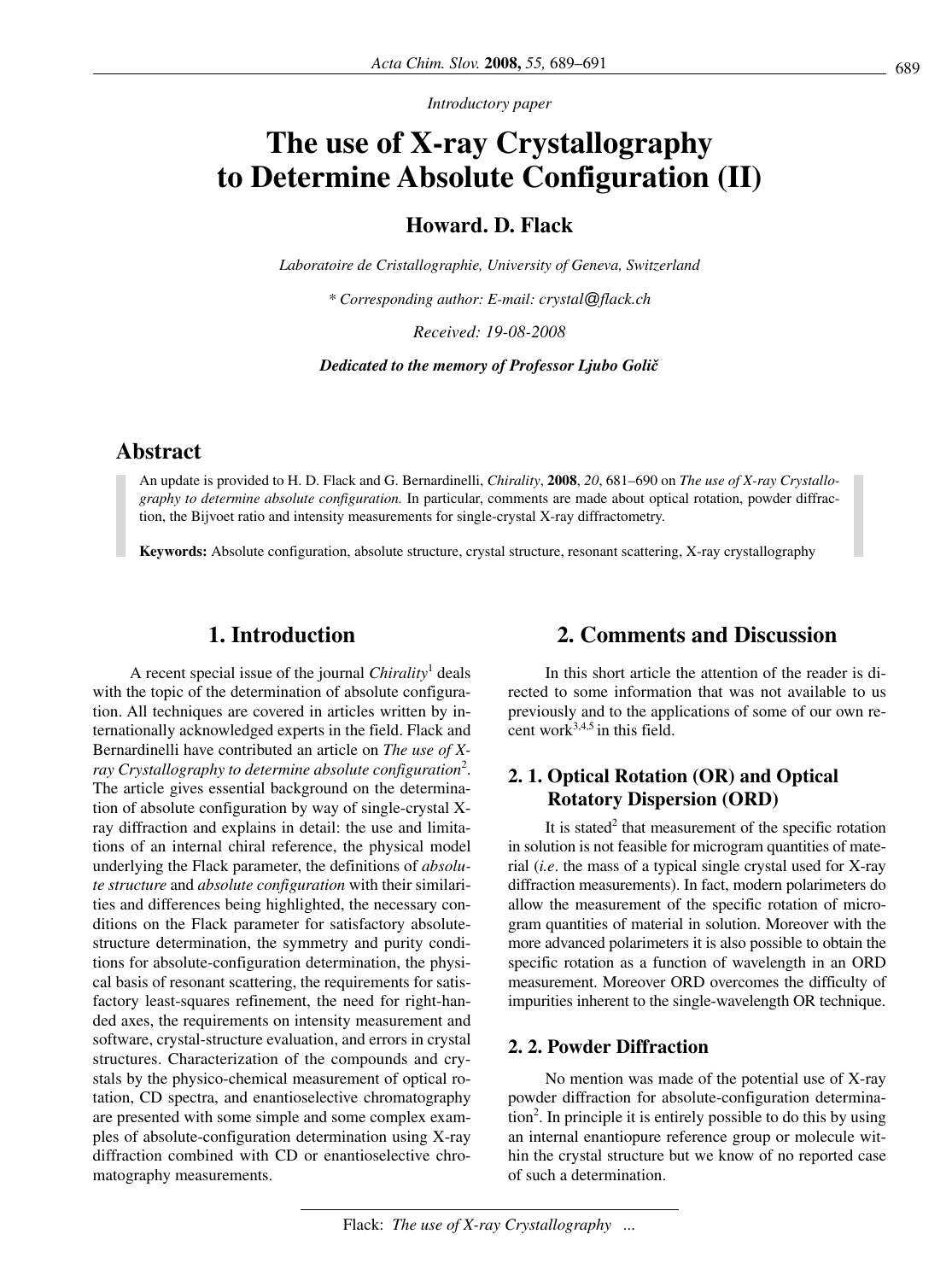As concerns absolute-configuration determination using resonant- scattering effects, this is clearly impossible from a powder. The rings or lines in the powder pattern due to the *hkl* and –*h*–*k*–*l* reflections (Friedel opposites) necessarily overlap completely. It is thus only possible at best to obtain a value for the average intensity of each Friedel pair, their difference intensity engendered by resonant scattering being totally obscured by their mutual overlap.

### **2. 3. Bijvoet Ratio**

In the section *Resonant scattering and its effects on the diffraction intensities*<sup>2</sup> we made a preliminary description of the properties and applications of the Bijvoet ratio of a compound, this being formulated as the ratio of the root mean square of the intensity differences between Friedel opposites to that of the mean value of their averages. In practice we use a value called *Friedif* which may be calculated from a knowledge of the chemical composition of the compound and the wavelength of the X-radiation. A spreadsheet application is available for this calculation<sup>5</sup>. We have now completed the analysis of a considerable number of crystal-structure determinations from the literature<sup>5</sup> to establish an empirical relationship between the standard uncertainty of the Flack parameter, *i.e.* the *u* in  $x(u)$ , and the value of *Friedif*. It was found that  $u$  is inversely proportional to *Friedif* giving *u* = *m* / *Friedif* . *u. Friedif* takes values in the range from 8 to 12 for ordinary crystal structure determinations. Suspect determinations take larger or even very much larger values of *u.Friedif*.

One of the conditions necessary for absolute-configuration determination is that the standard uncertainty *u* on the Flack parameter should be less than 0.04 in the general case and less than 0.1 if the compound has been established to be enantiomerically pure. Using a value  $m = 8$ we may translate these *u* values into *Friedif* values. One finds that  $u = 0.04$  corrresponds to *Friedif* = 200 and  $u =$ 0.1 corresponds to *Friedif* = 80. We may use these values of *Friedif* in two ways. Prior to experimentation, the value of *Friedif* of the compound to be studied indicates whether an absolute-configuration determination may be achieved. If *Friedif* is smaller than the appropriate limit, one has the choice of using a different radiation, of making a suitable chemical derivative or of making a cocrystal of suitable composition. Following experimentation the value of *u* . *Friedif* may be calculated and if it is much larger than 10 the structure analysis should be considered to be suspicious and should be examined very carefully indeed.

#### **2. 4. XRD Intensity Measurements**

Our examination5 of ∼30 crystal structures published in 2007 in *Acta Crystallographica* **B**, **C** and **E** has revealed several undesirable features in the intensity data presented for these compounds. Firstly we observe that in many cases, although a reasonable number of Friedel opposites have been measured, there are nevertheless a considerable number of acentric reflections for which the Friedel opposites have not been measured. There is no indication in the publications either why a measurement strategy of this nature has been employed or what algorithm is in operation to decide for the acentric reflections which Friedel opposites are to be measured. Secondly it is very frequent indeed that one of the Friedel opposites of a pair is measured with considerably greater precision than the other<sup>5</sup>. Why the measurements should have been undertaken in this way is very far from clear. Further clarification of these unusual choices of measurement strategy needs to be undertaken.

## **2. 5. Experimental Values of the Flack Parameter**

In the section of the above name<sup>2</sup>, didactical examples of the interpretation of experimental results from such information as the value of the Flack parameter, the space group, the enantiopurity of the compound, *etc* were given. In view of the comments made above we wish to add a few further examples as follows. Indeed it might well be advisable to include the chemical composition and radiation in more of the published examples2.  $x(u)$  = 0.05(2), space group *C*2, enantiomerically-pure bulk compound, x-ray diffraction measurements made on a powder sample: This report is complete rubbish as in a powder diffraction experiment the overlap of the *hkl* and –*h* –*k* –*l* reflections obscures the difference in their intensities necessary for determining the Flack parameter.

Can one determine the absolute configuration of Dglucose  $C_6H_{12}O_6$  with either Mo*Ka* or Cu*Ka* radiations? The *Friedif* values are 7 and 36 respectively for these two radiations. D-glucose is enantiomerically pure so the appropriate limit on *Friedif* is 80. The value for Mo*K*<sup>α</sup> is so much smaller than 80 that an absolute-configuration determination would not be achieved routinely. With Cu*K*<sup>α</sup> although 36 < 80 nevertheless by measurement of selected reflections with large calculated Friedel difference intensities perhaps at low temperature it might be possible to achieve an absolute-configuration determination. Otherwise the synthesis of a derivative or the formation of a cocrystal containing a suitable chemical element with a high imaginary resonant-scattering component should be considered.

 $x(u) = 0.05(7)$ , space group C2 for a compound of composition C35H36FeO2P measured with Mo*K*α: *Friedif* for this compound and radiation evaluates to 405. *u*. *Friedif* = 28 which is far above the normal range of values 8 to 12 which one finds for standard compounds. The crystalstructure analysis needs to be examined very carefully.

## **2. 6. Explaining Chirality in Molecules and Crystals**

Over the past ten years the author has created and continuously improved a short series of lectures on the to